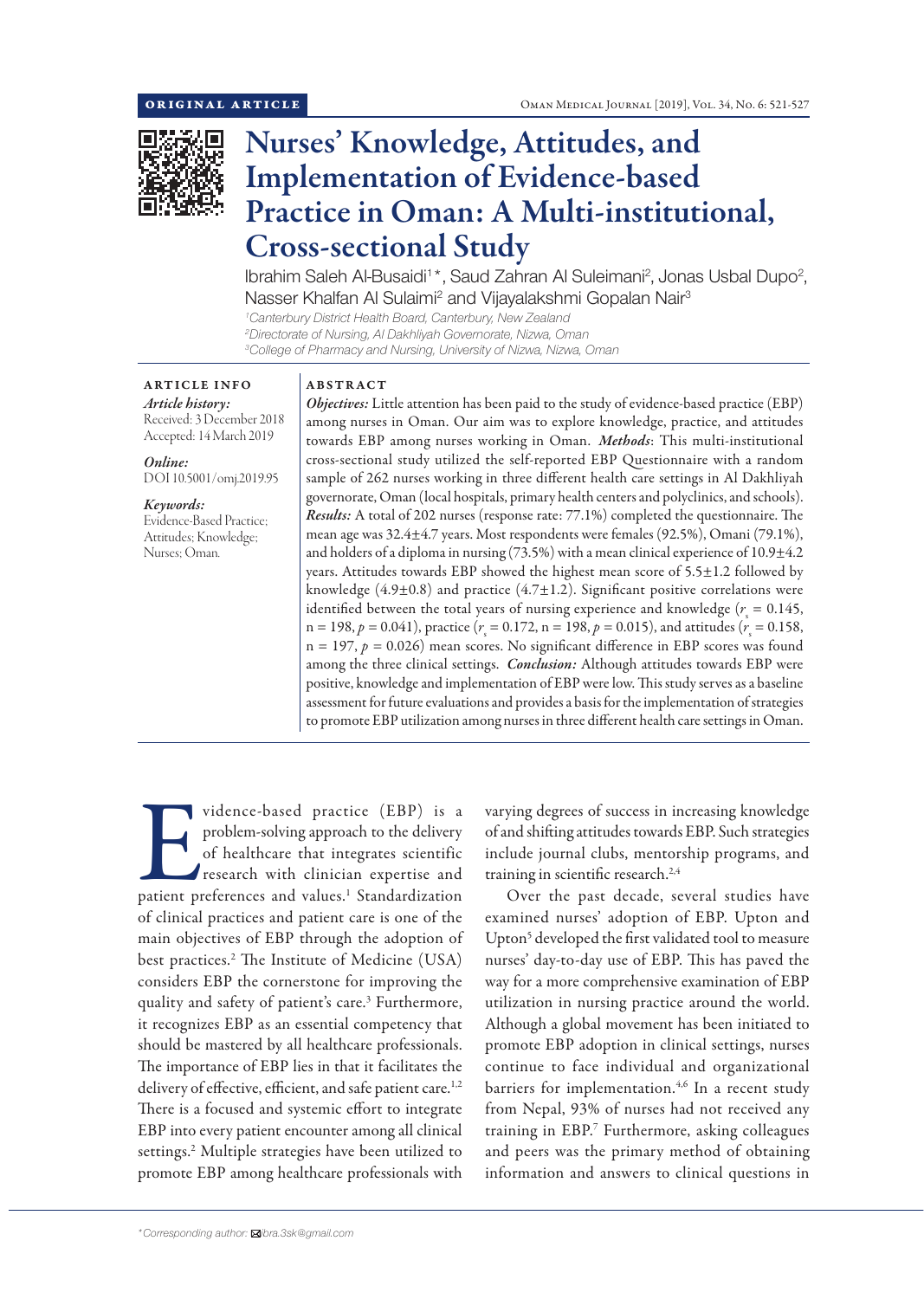nearly three quarters (73%) of nurses in one study.<sup>8</sup> Across the globe, nurses share a number of challenges preventing the use of evidence in clinical practice which includes insufficient time to implement new ideas, unsupportive supervisors/senior staff, lack of resources, lack of skills to appraise research, and perceived limited autonomy to change practice.<sup>4-9</sup>

Despite the importance of EBP in improving the quality and safety of patient's care,<sup>1,2,9</sup> little attention has been paid to the study of EBP among nurses in Oman. Ammouri et al,<sup>10</sup> examined the practices, attitudes, and knowledge associated with EBP among 414 nurses working in four tertiary (referral) governmental hospitals in Muscat, Oman. Findings from this study indicated that nurses viewed EBP positively, but reported low levels of EBP knowledge and practice.<sup>10</sup> However, no studies have been carried out in primary and secondary care settings in Oman. Furthermore, examining the state of EBP in the different health care settings may yield insight into barriers to EBP utilization, provide baseline data for benchmarking, and facilitate planning for nursing EBP promotion/improvement initiatives by policy-makers.8

Therefore, the aims of the present study were: (1) to identify the knowledge, attitudes, and practices of nurses working in three different health care settings: local hospitals, primary health care centers and polyclinics (these are clinics that provide specialized care covering a number of chronic conditions, such as diabetes and hypertension), and schools; (2) to identify any significant differences in nurses' knowledge, practices, and attitudes related to EBP based on the clinical setting (local hospitals vs. health centers and polyclinics vs. schools); and (3) to examine associations between specific demographic and professional characteristics such as age, gender, marital status, nationality, educational attainment, job designation/role, years of work experience in the Omani Ministry of Health (MOH) institutions, and total years of nursing experience and perceived EBP knowledge, practice and attitudes.

## METHODS

The study employed a descriptive cross-sectional design using a reliable and valid self-administered questionnaire. The study was conducted on staff nurses working in three different governmental clinical settings in Al Dakhliyah governorate (one

of 11 administrative regions), Oman, from 16–20 July 2017. The sample population comprised of staff nurses from five local hospitals ( $n = 348$ ), four polyclinics and 21 primary health care centers  $(n = 321)$ , and school nursing services  $(n = 109)$ , giving a total number of 778 potential participants at the time of data collection.

The calculated sample size was 262 (33.7% of the total population) with a 95% confidence level and a 5% margin of error. Stratified random sampling was employed based on clinical settings. Study participants were selected randomly, with the number of nurses invited to participate from each setting proportional to the total number of nurses working in their respective clinical settings. Consent forms and study questionnaires were then sent to the nurse-in-charge at the participating health institutions with the names of the invited participants.

Study participants completed two questionnaires to collect the demographic characteristics and data related to EBP. The demographic data questionnaire was designed by the authors for this study and included eight variables: age, gender, nationality, marital status, educational attainment, current job designation/role, total years of experience, and duration since joining the MOH.

The English version of the self-administered Evidence-Based Practice Questionnaire (EBPQ) developed by Upton et al,<sup>5</sup> was used to describe nurses' day-to-day use of EBP. The EBPQ contains 24-items comprising three distinct subscales: EBP practice (six items), knowledge/skills (14 items), and attitudes (four items). All items were rated on a Likert-type scale from one to seven, with a higher score representing a more positive response (i.e., a more positive attitude or greater use and knowledge of EBP). In the original study,<sup>5</sup> the EBPQ had a good overall internal consistency with Cronbach's alpha of 0.87 (0.79 for the knowledge/skills subscale, 0.85 for the practice subscale, and 0.79 for the attitudes subscale). Construct validity was measured using correlation coefficients ranging from 0.3 to 0.4 indicating a positive moderate relationship.

In the present study, Cronbach's alpha scores for the three subscales were 0.93 for the knowledge/ skills of EBP subscale, 0.59 for the practice subscale, and 0.89 for the attitudes towards EBP subscale. The whole questionnaire had a good internal consistency with a Cronbach's alpha score of 0.89. Overall, the

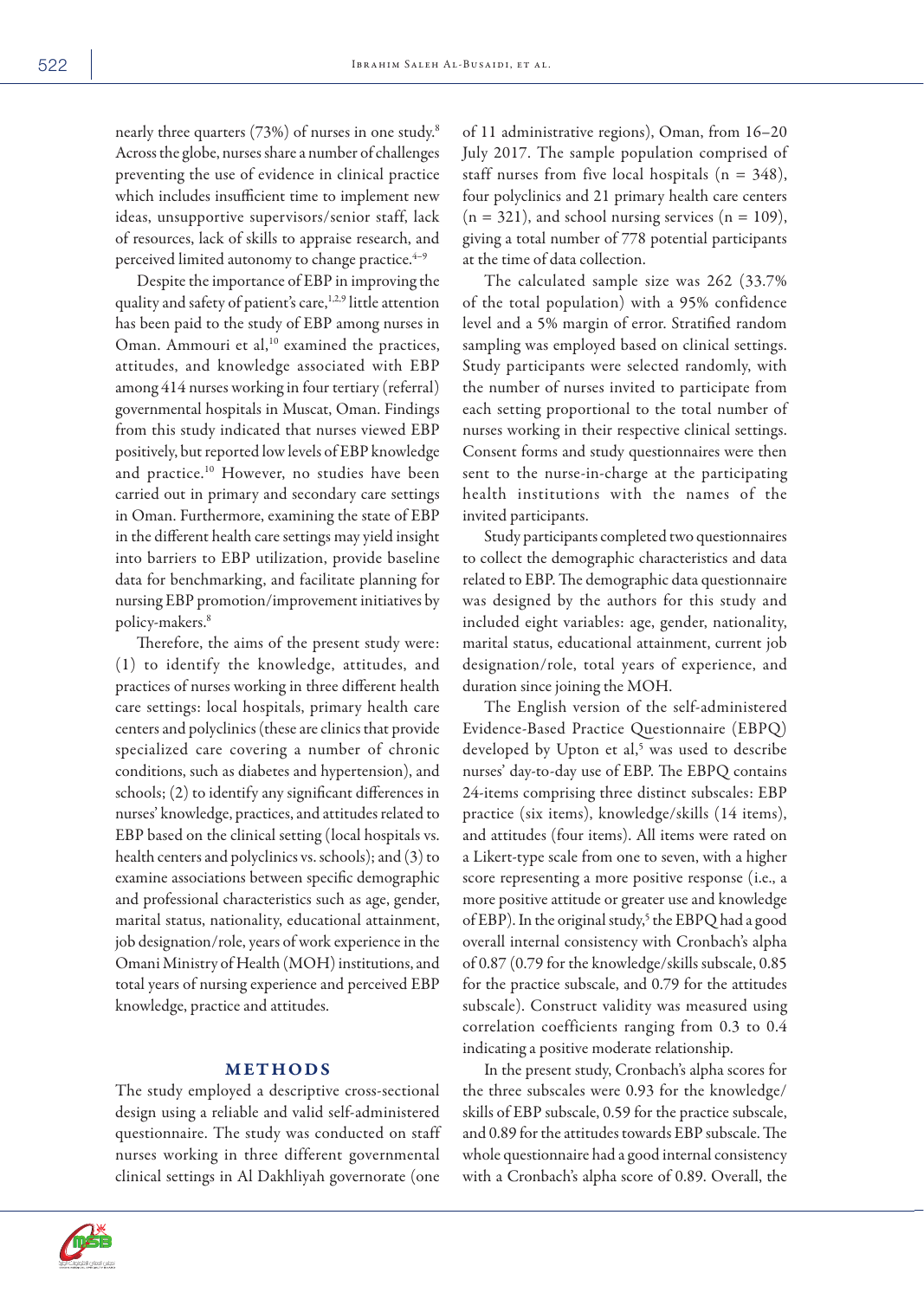reliability scores from this cohort were similar to those reported by Upton et al<sup>5</sup> in their questionnaire development study except for a lower score on the knowledge subscale.

Ethical approval was obtained from the Research and Ethical Review and Approval Committee, Al Dakhliyah Governorate, MOH, Oman (DGHS/ R&S/PROPOSAL\_APPROVED/2515/2017). Informed consent was obtained from invited participants prior to the administration of the questionnaire, and the study was conducted in accordance with the Declaration of Helsinki.

The demographic characteristics of participants were summarized using descriptive statistics (i.e., frequencies, percentages, means, and standard deviations). Preliminary analyses were performed to assess statistical assumptions of normality, linearity, monotonicity, relevancy, and homoscedasticity. One-way analysis of variance, Kruskal-Wallis, and correlation coefficients were used to examine the relationship between demographic/professional variables and EBPQ subscales and to identify any significant differences in EBP mean scores between the three clinical settings. The alpha level was set at 0.05. All analyses were performed using SPSS Statistics (IBM Corp. Released 2011. IBM SPSS Statistics for Windows, Version 20.0. Armonk, NY: IBM Corp.).

#### RESULTS

A total of 202 nurses participated in the study with a response rate of 77.1%. Sixty nurses (22.9%) declined to participate, and no questionnaires were excluded from the analysis. The mean age of respondents was  $32.4\pm4.7$  years (range = 23–52 years), most were staff nurses (92.0%), and the average duration of clinical experience was 10.9±4.2 years. The majority of participants were female (92.5%), married (92.0%), and Omani (79.1%). Around three quarter of respondents  $(73.5\%, n = 147)$  held a diploma in nursing, while 53 (26.5%) held higher academic degrees (17.5% held a bachelor's degree, 8.5% post-basic diploma, and 0.5% a master's degree) in nursing. Table 1 presents the respondents' demographic characteristics.

Overall, attitudes towards EBP showed the highest mean score  $(5.5\pm1.2)$  followed by knowledge/skills  $(4.9\pm0.8)$  and practice  $(4.7\pm1.2)$ subscales [Table 2]. Responses to each EBPQ items

## Table 1: Demographic characteristics of study participants.

| Variables                                                 | $\mathbf n$                   | Percentage, % |
|-----------------------------------------------------------|-------------------------------|---------------|
| Clinical setting $(n = 202)$                              |                               |               |
| Local hospitals                                           | 96                            | 47.5          |
| Primary health centers and<br>polyclinics                 | 86                            | 42.6          |
| School nursing services                                   | 20                            | 9.9           |
| Age, mean $\pm$ SD (range),<br>years ( $n = 188$ )        | $32.4 \pm 4.7$<br>$(23 - 52)$ |               |
| Age, years, $(n = 188)$                                   |                               |               |
| $23 - 28$                                                 | 40                            | 21.3          |
| $29 - 34$                                                 | 90                            | 47.9          |
| $35 - 40$                                                 | 52                            | 27.7          |
| $\geq 41$                                                 | 6                             | 3.2           |
| Gender $(n = 201)$                                        |                               |               |
| Female                                                    | 186                           | 92.5          |
| Male                                                      | 15                            | 7.5           |
| Marital status ( $n = 199$ )                              |                               |               |
| Single                                                    | 16                            | 8.0           |
| Married                                                   | 183                           | 92.0          |
| Highest educational degree $(n = 200)$                    |                               |               |
| Diploma in nursing                                        | 147                           | 73.5          |
| Post-basic diploma                                        | 17                            | 8.5           |
| Bachelor's degree                                         | 35                            | 17.5          |
| Master's degree                                           | 1                             | 0.5           |
| Designation/role ( $n = 200$ )                            |                               |               |
| Staff nurse                                               | 184                           | 92.0          |
| Nurse-in-charge                                           | 7                             | 3.5           |
| Head of nursing                                           | 2                             | 1.0           |
| Others                                                    | 7                             | 3.5           |
| Nationality ( $n = 201$ )                                 |                               |               |
| Omani                                                     | 159                           | 79.1          |
| Filipino                                                  | 22                            | 10.9          |
| Indian                                                    | 19                            | 9.5           |
| Tunisian                                                  | 1                             | 0.5           |
| MOH experience,                                           | $9.9 \pm 4.5$                 |               |
| mean ± SD (range), years<br>$(n = 198)$                   | $(1-20)$                      |               |
| $1 - 5$                                                   | 36                            | 18.2          |
| $6 - 10$                                                  | 72                            | 36.4          |
| $11 - 15$                                                 | 68                            | 34.3          |
| $16 - 20$                                                 | 22                            | 11.1          |
| Experience mean $\pm$ SD<br>$(range)$ , years $(n = 199)$ | $10.9 \pm 4.2$<br>$(1-28)$    |               |
| $1 - 5$                                                   | 16                            | 8.0           |
| $6 - 10$                                                  | 83                            | 41.7          |
| $11 - 15$                                                 | 73                            | 36.7          |
| $16 - 20$                                                 | 24                            | 12.1          |
| $\geq 21$                                                 | 3                             | 1.5           |

*SD: standard deviation; MOH: Ministry of Health.*

were considered negative if scores were between one and four. The percentage of respondents with negative responses were recorded and then rank-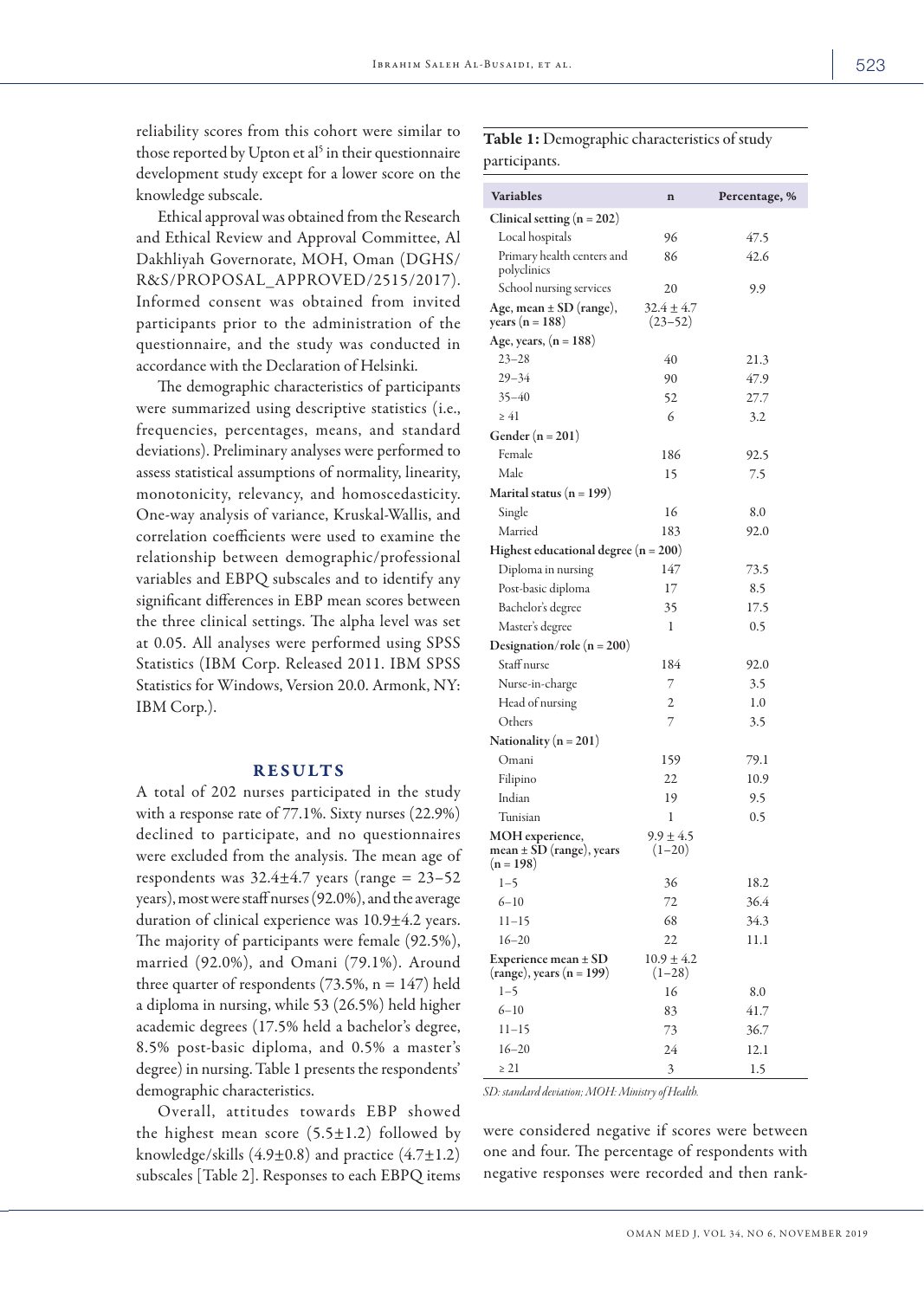| <b>EXAMPLE 24</b> INTERFERIT: $\alpha$ and standard deviations of EDT $\alpha$ subsearcs. |             |                         |                                                                |                       |  |
|-------------------------------------------------------------------------------------------|-------------|-------------------------|----------------------------------------------------------------|-----------------------|--|
| Items                                                                                     | $\mathbf n$ | Score,<br>mean $\pm$ SD | Response<br>patterns, n<br>$(% \mathbf{A})$ (% responding 1-4) | Priority<br>item rank |  |
| Knowledge                                                                                 |             | $4.9 \pm 0.8$           |                                                                |                       |  |
| Research skills                                                                           | 201         | $4.2 \pm 1.3$           | 116(57.7)                                                      | 1                     |  |
| IT skills                                                                                 | 199         | $4.9 \pm 1.2$           | 70(35.2)                                                       | 6                     |  |
| Monitoring and reviewing practice skills                                                  | 198         | $5.0 \pm 1.0$           | 55(27.8)                                                       | 11                    |  |
| Converting information needs into a question                                              | 198         | $4.5 \pm 1.2$           | 101(51.0)                                                      | $\mathfrak{2}$        |  |
| Awareness of information types and sources                                                | 201         | $4.6 \pm 1.1$           | 92(45.8)                                                       | 3                     |  |
| Able to identify gaps in own practice                                                     | 198         | $4.9 \pm 1.1$           | 66(33.3)                                                       | 7                     |  |
| Knowledge of how to retrieve evidence                                                     | 198         | $4.7 \pm 1.0$           | 86 (43.4)                                                      | 4                     |  |
| Ability to critically appraise                                                            | 200         | $4.7 \pm 1.2$           | 83(41.5)                                                       | 5                     |  |
| Ability to determine the validity of material                                             | 201         | $4.9 \pm 1.1$           | 64(31.8)                                                       | 8                     |  |
| Able to determine usefulness of material                                                  | 201         | $5.0 \pm 1.2$           | 60(29.9)                                                       | 9                     |  |
| Apply information to individual cases                                                     | 200         | $5.1 \pm 1.1$           | 57(28.5)                                                       | 10                    |  |
| Sharing ideas/information with colleagues                                                 | 200         | $5.5 \pm 1.2$           | 50(25.0)                                                       | 12                    |  |
| Dissemination of new ideas with colleagues                                                | 199         | $5.3 \pm 1.1$           | 45(22.6)                                                       | 13                    |  |
| Ability to review own practice                                                            | 201         | $5.4 \pm 1.1$           | 41(20.4)                                                       | 14                    |  |
| Practice                                                                                  |             | $4.7 \pm 1.2$           |                                                                |                       |  |
| Formulate clear question                                                                  | 199         | $4.3 \pm 1.2$           | 114(57.3)                                                      | $\overline{2}$        |  |
| Track down relevant evidence                                                              | 200         | $4.3 \pm 1.3$           | 108 (54.0)                                                     | 3                     |  |
| Critically appraise literature                                                            | 196         | $3.8 \pm 1.4$           | 123(62.8)                                                      | 1                     |  |
| Integrate the evidence with expertise                                                     | 200         | $4.9 \pm 1.3$           | 70(35.0)                                                       | 4                     |  |
| Evaluate outcomes of practice                                                             | 200         | $5.4 \pm 1.3$           | 58 (29.0)                                                      | 5                     |  |
| Share information with colleagues                                                         | 200         | $5.4 \pm 1.3$           | 50(25.0)                                                       | 6                     |  |
| <b>Attitudes</b>                                                                          |             | $5.5 \pm 1.2$           |                                                                |                       |  |
| Workload                                                                                  | 197         | $5.3 \pm 1.4$           | 60(30.5)                                                       | 1                     |  |
| Resent questioning versus welcome questioning about<br>clinical practice                  | 199         | $5.6 \pm 1.4$           | 46(23.1)                                                       | 2                     |  |
| EBP waste of time                                                                         | 199         | $5.6 \pm 1.6$           | 41(20.6)                                                       | 3                     |  |
| Stick to old ways versus change                                                           | 199         | $5.7 \pm 1.3$           | 33(16.6)                                                       | 4                     |  |

## Table 2: Mean scores and standard deviations of EBPQ subscales.

*EBPQ: evidence-based practice questionnaire; SD: standard deviation; IT: information technology.*

ordered with one representing the highest priority for intervention to identify items within each subscale with the highest priority in terms of learning needs. The top five items for the knowledge subscale were: (1) research skills, (2) converting information needs into questions, (3) awareness of information types and sources, (4) knowledge on retrieving evidence, and (5) critical appraisal. For the practice subscale, the top priority items were critical appraisal and formulating questions around clinical problems. The top item for the attitudes subscale was 'time in a work schedule for research'.

Table 3 shows mean scores and standard deviations of EBPQ subscales based on clinical settings. School nursing had the highest mean score for the knowledge  $(5.3\pm0.8)$  and practice subscales  $(5.0 \pm 1.1)$ , while primary health centers/polyclinics had the highest mean score for the attitude subscale  $(5.6 \pm 1.1)$ . However, no statistically significant differences were identified on knowledge, practice, and attitudes between the three clinical settings [Table 3].

A bivariate correlation analysis was performed to examine the relationship between EBP knowledge, practice, and attitudes mean scores and nurses' demographic and professional characteristics [Table 4]. There was a significant positive correlation between nurses' age and attitudes mean scores (*r*s = 0.168, n = 188, *p =* 0.022). Older nurses had better EBP attitudes mean scores compared with younger nurses. However, age was not correlated with EBPQ knowledge and practice subscales. Furthermore, significant positive correlations, although weak, were observed between total years

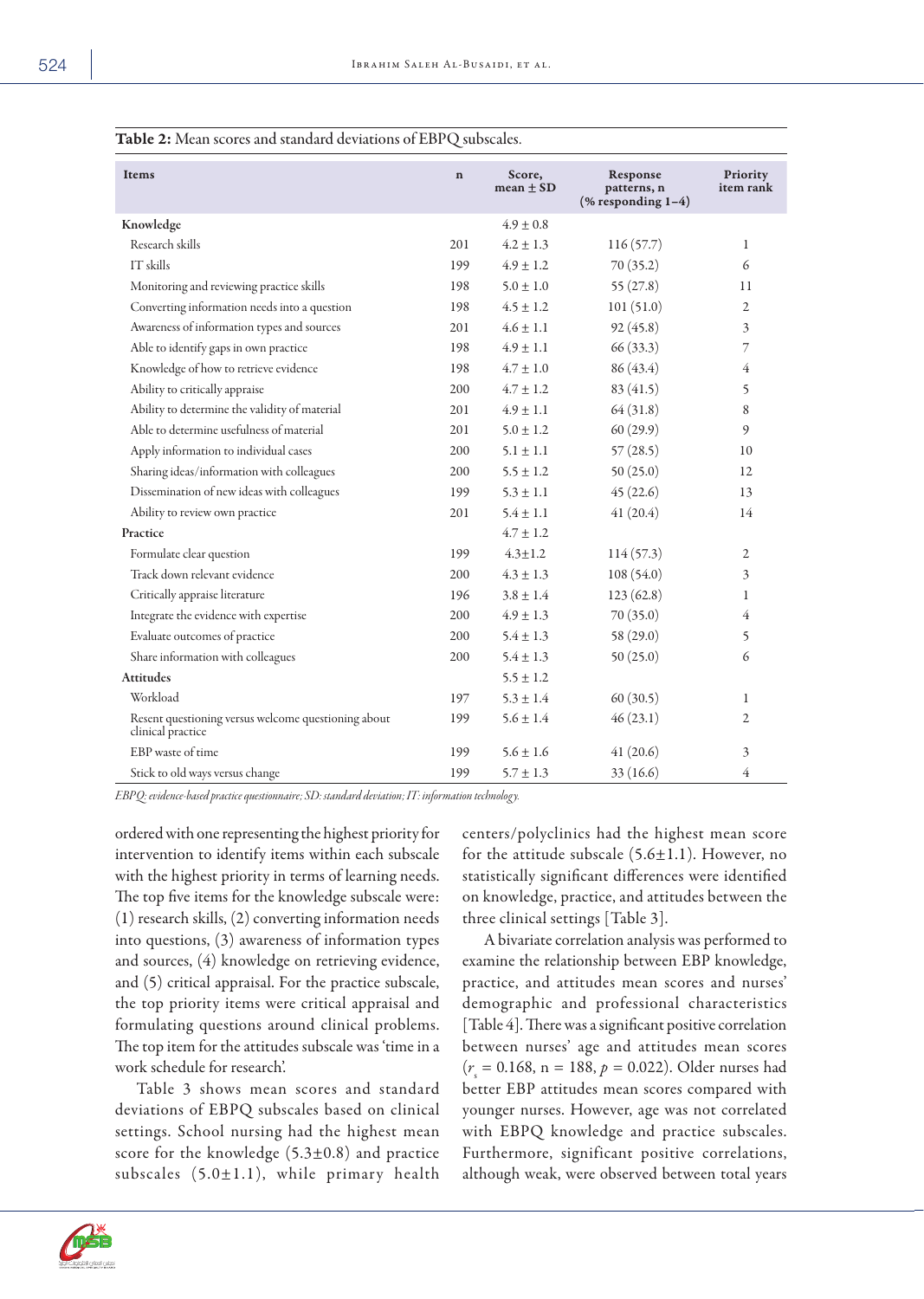| <b>Clinical setting</b>                             | EBPQ subscales (mean $\pm$ SD)         |                                           |                                           |  |
|-----------------------------------------------------|----------------------------------------|-------------------------------------------|-------------------------------------------|--|
|                                                     | Knowledge                              | Practice                                  | <b>Attitudes</b>                          |  |
| Local hospitals ( $n = 96$ )                        | $4.8 + 0.8$                            | $4.6 \pm 1.5$                             | $5.5 \pm 1.2$                             |  |
| Primary health centers and polyclinics ( $n = 85$ ) | $4.9 \pm 0.8$                          | $4.7 \pm 0.9$                             | $5.6 \pm 1.1$                             |  |
| School nursing services ( $n = 20$ )                | $5.3 \pm 0.8$                          | $5.0 \pm 1.1$                             | $5.35 \pm 1.31$                           |  |
| Significance                                        | ${}^{\rm a}$ F = 2.819,<br>$p = 0.062$ | $\alpha^2$ = 5.36, df = 2,<br>$p = 0.069$ | $b\chi^2 = 1.66$ , df = 2,<br>$p = 0.436$ |  |

#### Table 3: Mean scores and standard deviations of EBPQ subscales by clinical setting.

*EBPQ: evidence-based practice questionnaire; SD: standard deviation.*

*a One-way analysis of variance. b Kruskal-Wallis test.*

Table 4: Relationships between nurses' demographic and professional variables and their scores on the EBPQ subscales.

| <b>Variables</b>                        | <b>EBPQ</b> subscale |            |             |            |                  |            |
|-----------------------------------------|----------------------|------------|-------------|------------|------------------|------------|
|                                         | Knowledge            |            | Practice    |            | <b>Attitudes</b> |            |
|                                         | $r_{\rm s}$          | $p$ -value | $r_{\rm s}$ | $p$ -value | $r_{\rm s}$      | $p$ -value |
| Age                                     | 0.113                | 0.124      | 0.105       | 0.152      | 0.168            | 0.022      |
| Gender                                  | 0.084                | 0.239      | 0.099       | 0.162      | 0.027            | 0.702      |
| Marital status                          | 0.023                | 0.749      | $-0.026$    | 0.711      | 0.043            | 0.546      |
| Nationality                             | 0.054                | 0.449      | $-0.028$    | 0.695      | 0.098            | 0.169      |
| <b>Education</b> level                  | 0.094                | 0.187      | 0.056       | 0.433      | 0.090            | 0.205      |
| Designation/role                        | $-0.019$             | 0.794      | 0.058       | 0.412      | $-0.021$         | 0.766      |
| Years of experience in MOH institutions | 0.090                | 0.211      | 0.135       | 0.058      | 0.138            | 0.054      |
| Total years of experience               | 0.145                | 0.041      | 0.172       | 0.015      | 0.158            | 0.026      |

EBPQ: evidence-based practice questionnaire; MOH: Ministry of Health. r<sub>s</sub> = Spearman's rank correlation coefficient.

of nursing experience and knowledge ( $r<sub>s</sub> = 0.145$ ,  $n = 198, p = 0.041$ , practice ( $r<sub>s</sub> = 0.172, n = 198$ ,  $p = 0.015$ ), and attitudes ( $r_s = 0.158$ , n = 197,  $p = 0.026$ ) mean scores, indicating that nurses with greater years of work experience tended to have better EBP knowledge, implementation, and attitudes. No correlation was found between mean scores for EBPQ subscales and gender, marital status (married vs. single), nationality (Omani vs. non-Omani), education level (diploma vs. higher academic degrees), designation/role (staff nurse vs. other designations), and years of work experience in MOH institutions.

### DISCUSSION

To the best of our knowledge, this is the first study to assess the state of EBP in primary care nursing in Oman. Results from this study reveal that EBP is viewed favorably by nurses working in three different care settings. Furthermore, although nurses appeared to be inclined to apply EBP in the clinical setting, their knowledge and implementation of EBP were low, a finding that is consistent with previous research.<sup>6,7,10-13</sup> As in other settings,<sup>10,12,13</sup> these results indicate that there is a mismatch between nurses' attitudes towards EBP and their ability to integrate EBP into clinical practice.

Although studies assessing the adoption of evidence-based nursing show marked heterogeneity in clinical settings evaluated, nurses' EBP knowledge, attitudes, and practice appear to be homogeneous.<sup>9</sup> In general, although nurses report a positive attitude towards EBP, their level of knowledge and implementation of EBP are limited.6,7,10–13 In a recent study from Iran, for example, while nurses demonstrated a moderately positive attitude towards EBP, they reported low levels of EBP knowledge/ skills and practice.<sup>12</sup> Furthermore, a study from Saudi Arabia found high levels of knowledge and attitudes towards EBP among nurses working in two specialist tertiary hospitals but integrating EBP into clinical practice was low.14

In light of these data, stakeholders across the nursing education continuum, healthcare policy planners, and hospital administrators/managers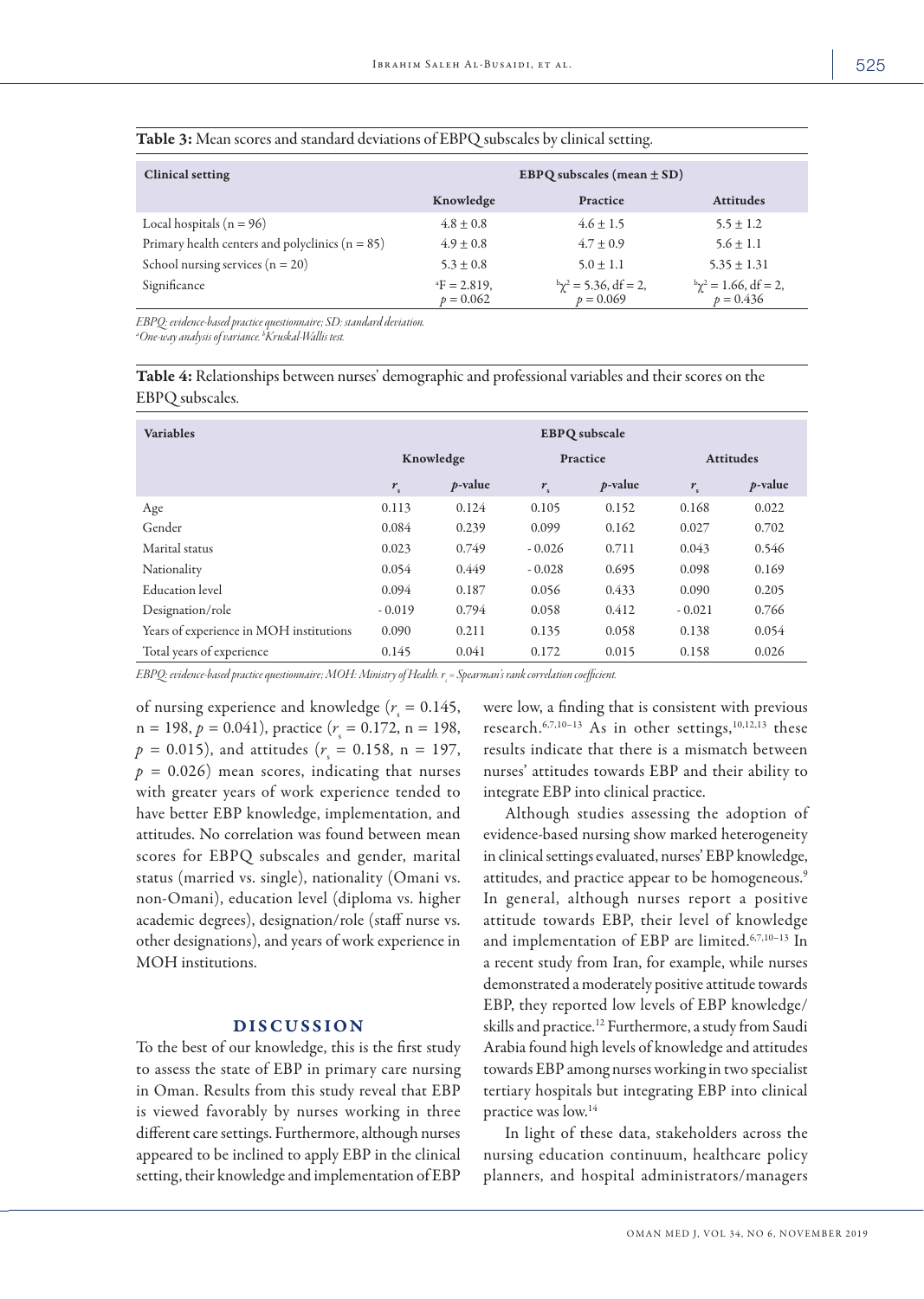in Oman should consider the implementation of primary care nursing EBP training programs at the undergraduate education and workplace levels.9,15 These include integrating EBP training into nursing education curricula/postgraduate programs and establishing EBP training workshops and research mentorship programs at the workplace. Such programs should prioritize competencies/ items, identified in this and previous studies, with the highest learning needs.<sup>6,10,11,13</sup> Previous research has confirmed the effectiveness of some initiatives aimed at increasing EBP knowledge/ skills<sup>16</sup> and implementation.<sup>4</sup>

Although differences in EBP mean scores were observed between the three care settings examined in this study, they did not reach statistical significance. This may indicate that nurses' perceptions and utilization of EBP are similar across the different health care settings in Oman. Therefore, future EBP educational interventions aimed at improving EBP utilization should not only target nurses working in health care centers but also those working in other care settings including school nursing services.

Research skills (57.7%) followed by converting information needs into questions (51.0%), awareness of information types and sources (45.8%), skills to retrieve evidence (43.4%), and critical appraisal (41.5%) were identified as the greatest perceived deficits in knowledge and skills [Table 2]. Similar responses were also observed in previous studies.<sup>6,13</sup> One reason for this could be that the majority of the study participants held a diploma (73.5%) or a post-basic/advanced diploma (8.5%) while only 17.5% possessed a bachelor's degree, a finding that is representative of the general nursing workforce in Oman.10,17 Partly because of brief and concise educational programs that mainly focus on 'technical' training, diploma in nursing degrees do not adequately emphasize research methods and literature appraisal/EBP training compared to the prolonged bachelor in nursing programs. This explanation is supported by previous research; nurses with higher professional qualifications were more able to implement EBP in routine daily practice.<sup>15</sup> Furthermore, bachelor-level professional education has reported being associated with fewer barriers to the adoption of EBP among nurses working in tertiary referral hospitals in Oman.<sup>10</sup> These findings highlight the importance of diploma-tobachelor bridging programs that have been recently

implemented.18 Another option is to provide working nurses with the opportunity to pursue higher academic and professional qualifications in Oman and abroad.17

'Making time in a work schedule for research' was reported as the top priority item for the attitudes subscale among study participants. This is consistent with several previous studies that specifically examined barriers to EBP implementation.<sup>10,13,15</sup> More than half of the nurses in one study reported that perceived lack of time at their workplaces to be a major barrier to accessing and reviewing literature.<sup>15</sup> Nurses who reported higher workloads were more likely to view the adoption of EBP negatively.<sup>13</sup> As suggested by previous reports, it is recommended that health planners and policy decision-makers in Oman consider making changes to nurses' work schedules to provide them with adequate time to obtain further training in EBP and critically review the literature.<sup>10,15</sup>

Nurses with a longer duration of work experience tended to have better EBP knowledge, practice and attitudes, a finding reported by previous studies.5,10–12,15 Results from these studies altogether suggest that nurses with greater nursing experience are likely to be more confident in implementing EBP, possibly as a function of (or in response to) greater exposure to EBP methods and training as part of continuous professional education.<sup>19</sup> This is supported by the findings of Ferguson and Day,<sup>20</sup> who reported that new nurses were less confident in utilizing EBP in their clinical practice due to their limited experiential knowledge. Based on results from this and previous studies, future EBP educational interventions and programs should target those with less clinical nursing experience.

This study needs to be considered in light of certain limitations. First, the study used a self-reported, although validated, questionnaire to evaluate EBP utilization among nurses, which may have introduced recall bias. Second, the study was based in one region of Oman, Al Dakhliyah governorate, which may limit the generalizability of study findings to other regions. Furthermore, the study setting was limited to governmental institutions. Therefore, results from this study cannot necessarily be generalized to nurses employed in private sector medical facilities who tend to be graduates of overseas universities/ nursing colleges.17 Third, internal consistency for the practice subscale of the EBPQ in this study was